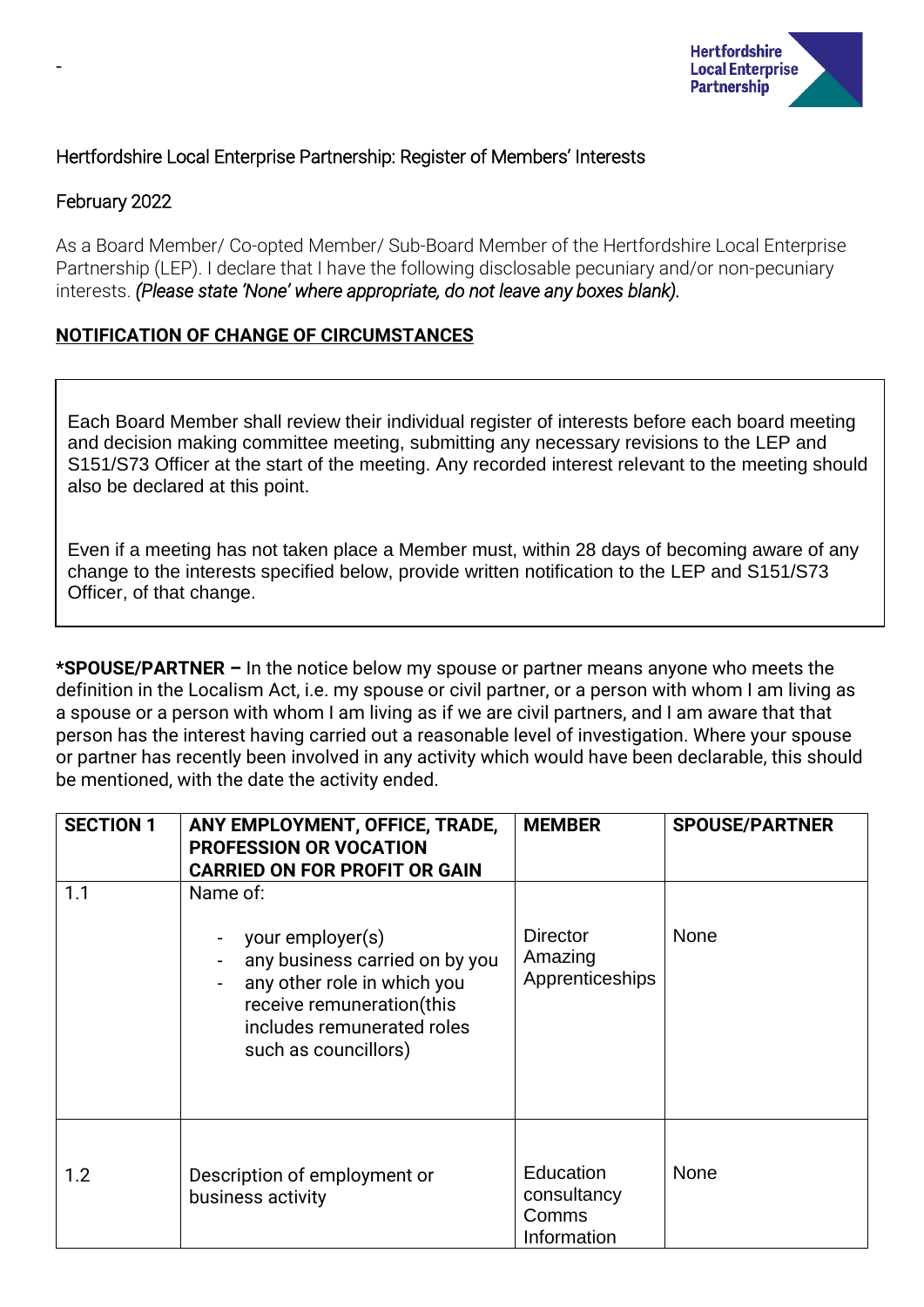

| 1.3              | The name of any firm in which you are<br>a partner                                                                                                                                                                                                                                                      | None                                                                                                                      | <b>None</b>           |
|------------------|---------------------------------------------------------------------------------------------------------------------------------------------------------------------------------------------------------------------------------------------------------------------------------------------------------|---------------------------------------------------------------------------------------------------------------------------|-----------------------|
| 1.4              | The name of any company for which<br>you are a remunerated director                                                                                                                                                                                                                                     | Anna Morrison<br>Consultancy<br><b>Services Ltd</b><br><b>Morrison Travel</b><br>Ltd<br>Amazing<br>Apprenticeships<br>Ltd | None                  |
| <b>SECTION 2</b> | <b>SPONSORSHIP</b>                                                                                                                                                                                                                                                                                      | <b>MYSELF</b>                                                                                                             | <b>SPOUSE/PARTNER</b> |
| 2.1              | Any financial benefit obtained (other<br>than from the LEP) which is paid as a<br>result of carrying out duties as a<br>Member.<br>This includes any payment or financial<br>benefit from a Trade Union within the<br>meaning of the Trade Union and<br>Labour Relations (Consolidation) Act<br>1992(a) | None                                                                                                                      | None                  |
| <b>SECTION 3</b> | <b>CONTRACTS</b>                                                                                                                                                                                                                                                                                        | <b>MYSELF</b>                                                                                                             | <b>SPOUSE/PARTNER</b> |
| 3.1              | Any contract for goods, works or<br>services with the LEP which has not<br>been fully discharged by any<br>organisation named at 1.1                                                                                                                                                                    | None                                                                                                                      | None                  |
| 3.2              | Any contract for goods, works or<br>services entered into by any<br>organisation named at 1.1 where<br>either party is likely to have a<br>commercial interest in the outcome of<br>the business being decided by the LEP<br>in the forthcoming meeting.                                                | None                                                                                                                      | None                  |
| <b>SECTION 4</b> | <b>LAND OR PROPERTY</b>                                                                                                                                                                                                                                                                                 | <b>MYSELF</b>                                                                                                             | <b>SPOUSE/PARTNER</b> |
| 4.1              | Any interest you or any organisation<br>listed at 1.1 may have in land or<br>property which is likely to be affected<br>by a decision made by the LEP.                                                                                                                                                  | I live in Hitchin<br>(SG4 9DE)<br>I rent business<br>premises in<br>Hitchin (SG4                                          | None                  |

-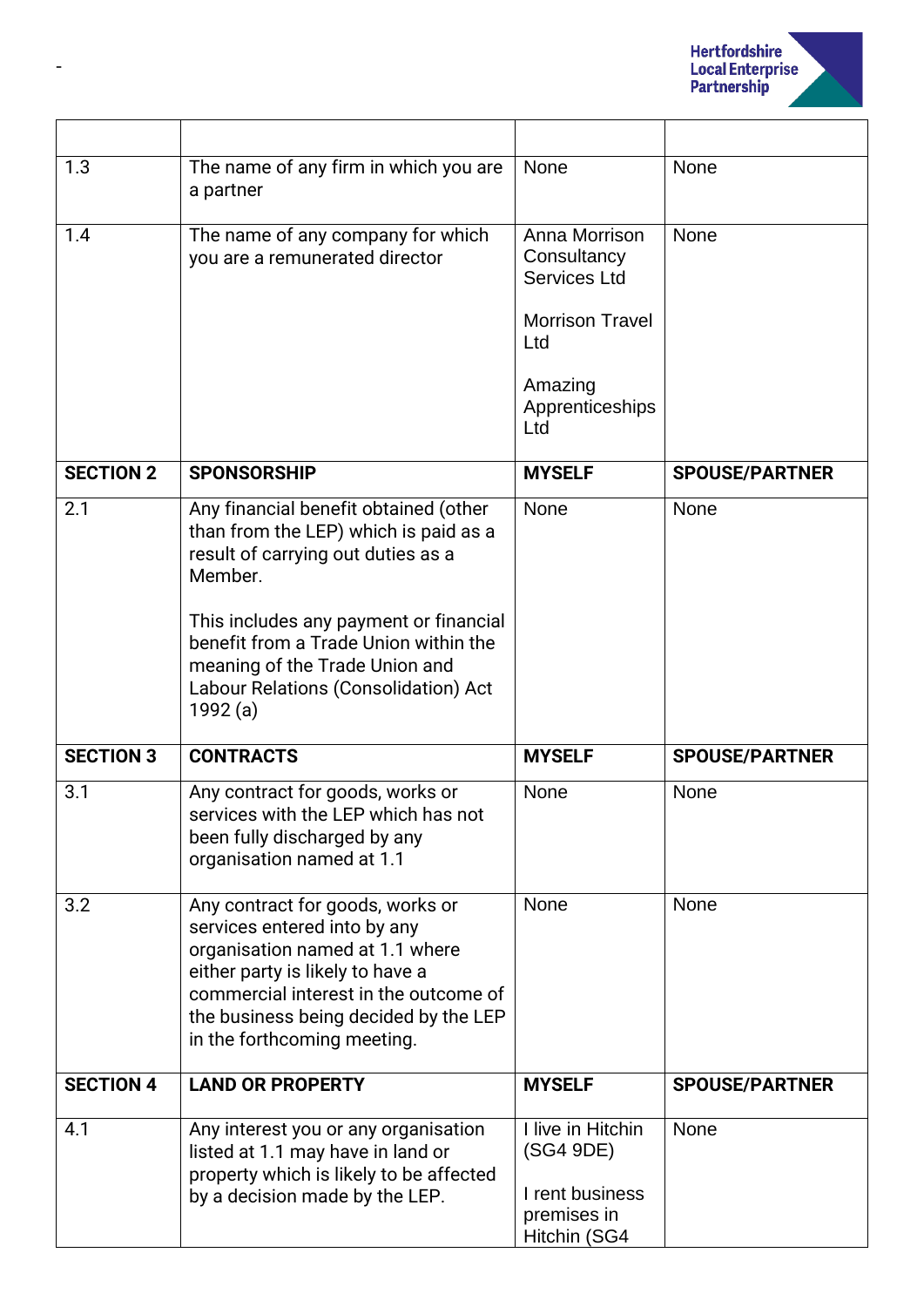

|                  | This would include, within the area of<br>the LEP:<br>Any interest in any land in the<br>LEP areas, including your<br>place(s) of residency<br>Any tenancy where the landlord<br>is the LEP and the tenant is a<br>body in which relevant person<br>has a beneficial interest<br>Any licence for a month or<br>longer to occupy land owned by<br>the LEP<br>For property interests, please state the<br>first part of the postcode and the<br>Local Authority where the property<br>resides. If you own/lease more than<br>one property in a single postcode<br>area, please state this.                | 0AP)<br>I own a<br>property in<br>Hitchin (SG4<br>9DW) |                       |
|------------------|---------------------------------------------------------------------------------------------------------------------------------------------------------------------------------------------------------------------------------------------------------------------------------------------------------------------------------------------------------------------------------------------------------------------------------------------------------------------------------------------------------------------------------------------------------------------------------------------------------|--------------------------------------------------------|-----------------------|
| <b>SECTION 5</b> | <b>SECURITIES</b>                                                                                                                                                                                                                                                                                                                                                                                                                                                                                                                                                                                       | <b>MYSELF</b>                                          | <b>SPOUSE/PARTNER</b> |
| 5.1              | Any interest in securities of an<br>organisation under 1.1 where:-<br>(a) that body (to my knowledge)<br>has a place of business or land<br>in the area of the LEP; and<br>(b) either-<br>the total nominal value<br>(i)<br>of the securities<br>exceeds £25,000 or one<br>hundredth of the total<br>issued share capital of<br>that body or;<br>if the share capital of<br>(ii)<br>that body is of more<br>than one class, the total<br>nominal value of the<br>shares of any one class<br>in which has an<br>interest exceeds one<br>hundredth of the total<br>issued share capital of<br>that class. | None                                                   | None                  |
| <b>SECTION 6</b> | <b>GIFTS AND HOSPITALITY</b>                                                                                                                                                                                                                                                                                                                                                                                                                                                                                                                                                                            | <b>MYSELF</b>                                          | <b>SPOUSE/PARTNER</b> |

-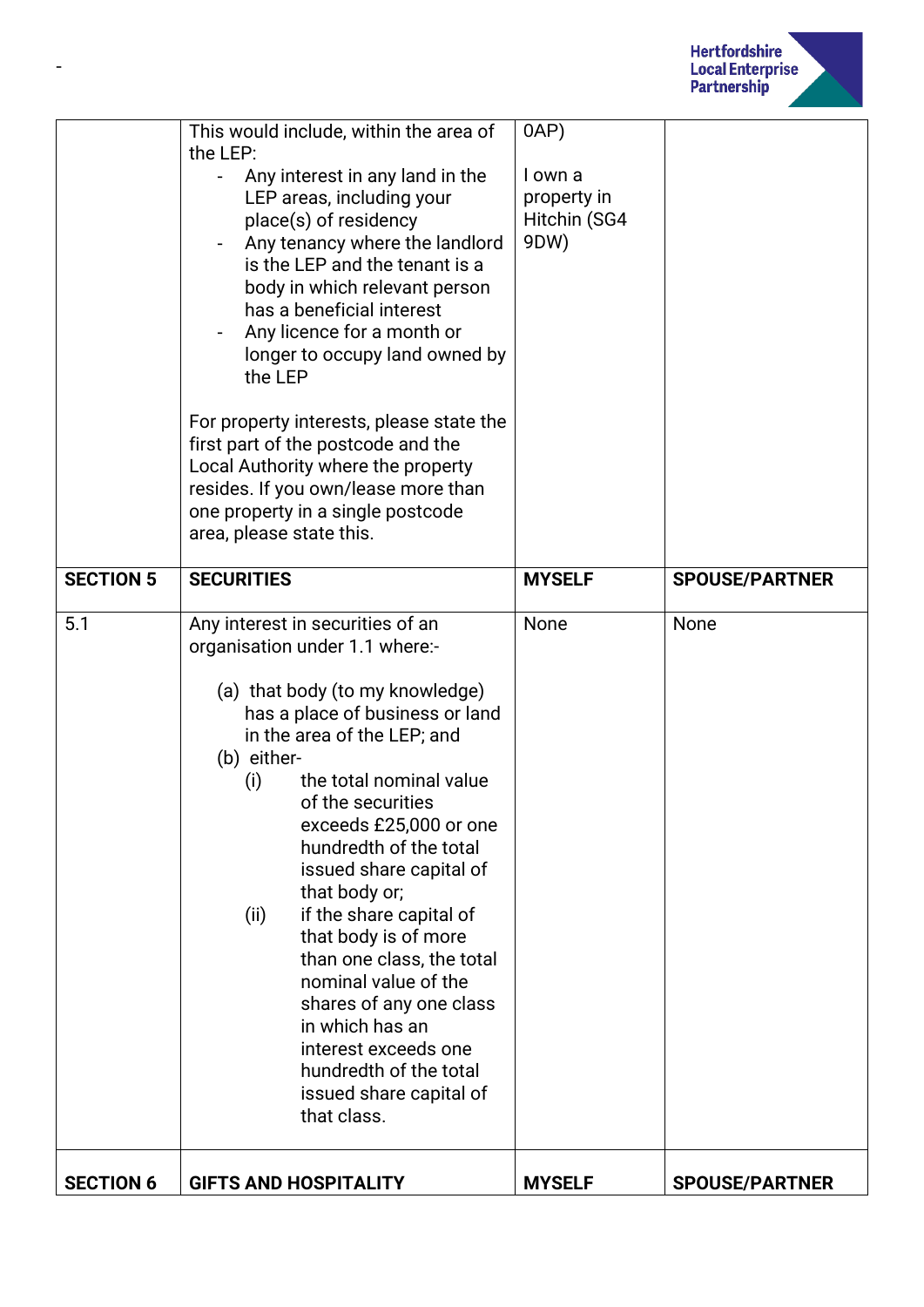

| 6.1 | Any gifts and/or hospitality received<br>as a result of membership of the LEP<br>(above the value of £50) | None | None |
|-----|-----------------------------------------------------------------------------------------------------------|------|------|
|     |                                                                                                           |      |      |

#### **OTHER INTERESTS**

#### **Membership of Organisations**

I am a member of, or I am in a position of general control, a trustee of, or participate in the management of:

1. Any body to which I have been appointed or nominated by the LEP:

None

-

# 2. Any body exercising functions of a public nature - eg school governing body or another LEP:

Sporting Futures – Non-exec Director with responsibility for governance

## 3. Any body directed to charitable purposes:

None

4. Any body, one of whose principal purposes includes the influence of public opinion or policy (including any political party or trade union):

None

5. Any local authority (please state any interests you hold as LA leaders/cabinet members for LA land, resources and the LA's commercial interests):

None